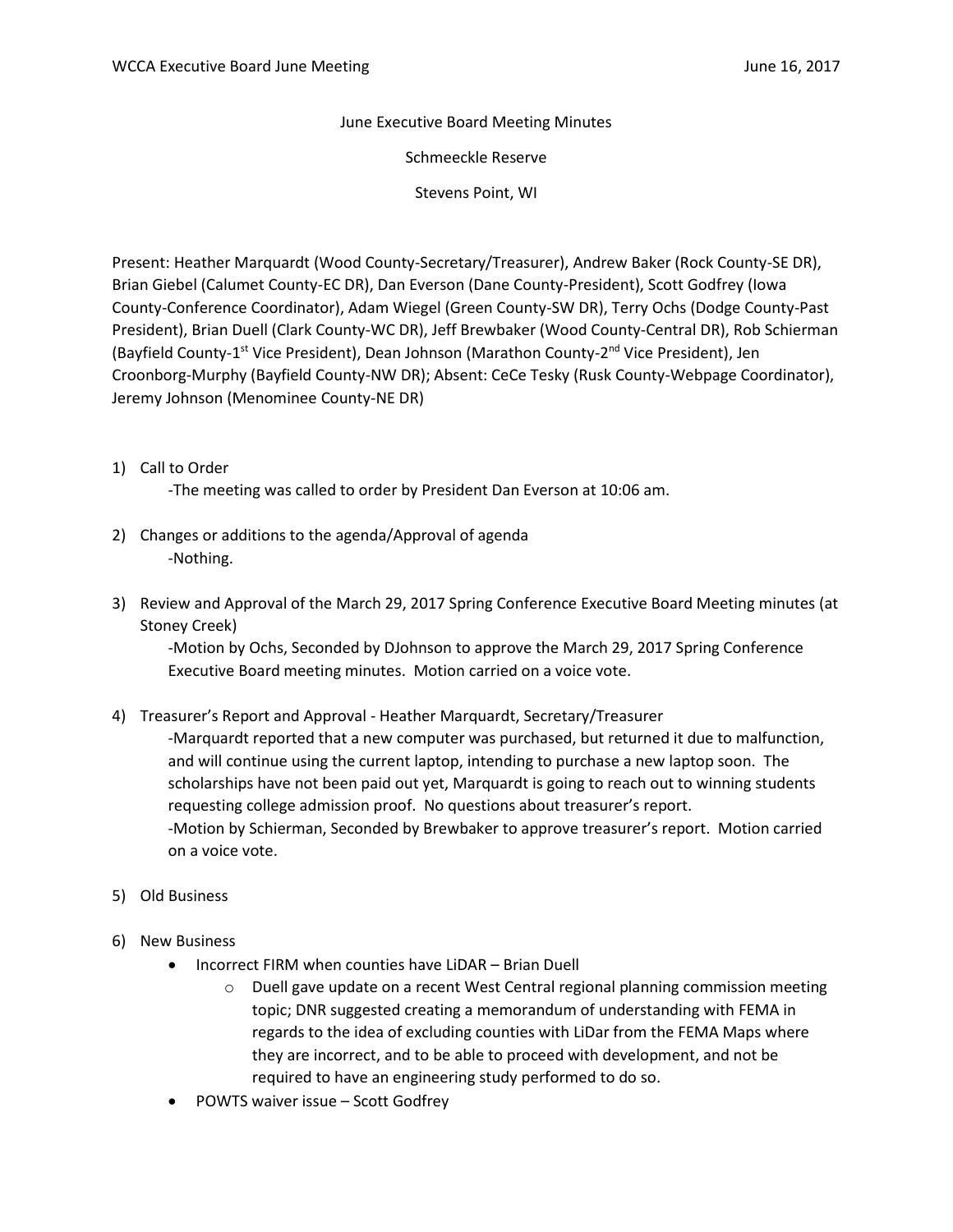- $\circ$  Godfrey is planning on attending a meeting with Dan Bahr, Kyle Christianson, WOWRA, and DSPS, discussing that religious waiver should not apply to plumbing that is outside the dwelling, with hope that the waiver no longer applies to septic systems. Also discussing the expiration of the waiver when the property sells, and the responsibility of the county to make new owner install a code-compliant septic, unless they also apply for waiver.
- County Shoreland Zoning package Dan Bahr (See WCA agency report)
- 7) Agency Reports:
	- a) WCA Dan Bahr
		- Bahr brought hand-outs with upcoming bill proposals.
			- o Assembly Bill 348: Proposal to limit state and political subdivision's (counties) authority to regulate wireless facilities.
				- Proposing the limitation of local siting of cell phone towers. Bahr brought forth suggestion proposing setback restrictions in conjunction with height of towers. It was turned down due to time limitations from the Mike Kuglitsch, author of the Bill. Bahr suspected this Bill to pass the Wisconsin assembly, but has push-back from the Senate. WCA is standing in opposition of this bill proposal as it stands, and will continue to, until collocation, right-of-way and setback requirement concerns are addressed. There was discussion and concern among WCCA board members of how the Bill is written in regards to the setback portion, as it proposes that a setback requirement apply only to a structure located on a single-family residential zoned district. The concern is having two separate issues, so should be addressed in two separate bills- so to separate local control setbacks (ROW, Collocations).
			- o LRB-3567/P2: request for budget amendment from the Aggregate Producers of Wisconsin.
				- This is language that is intended to be inserted into the budget. It is proposing to restrict a City, Village, Town, or County to limit or condition the operation of quarries that extract materials used for construction aggregate commonly used in construction or repair of transportation facilities or other public infrastructure, such as soil, clay, sand or gravel. This proposal is not to apply to frac-sand (it is excluded). However, there is concern of frac-sand being aggregate, and how it could be separated out of this proposed regulation.
			- $\circ$  Shoreland zoning proposal: Giving counties the option of enacting shoreland zoning ordinances below the current NR115 standards.
				- It is said that the intended goal of this proposal is to maximize decision-making at a local level. This proposal retains language that a primary structure located at least 35ft from the OHWM is allowed to vertically expand to 35ft, and adds no less than a 25ft vertical expansion allowance for any subsidiary structure. We are currently locked into NR115 standards, and can't go above or below. WCA's position is supportive of allowing local control to decide. Bahr did not think it would be in the upcoming budget. 'Optional' works as setting standards below NR 115 or opting out completely. Concern shown by WCCA board members that this may be a steppingstone to eventually completely eliminate shoreland zoning. WCCA board members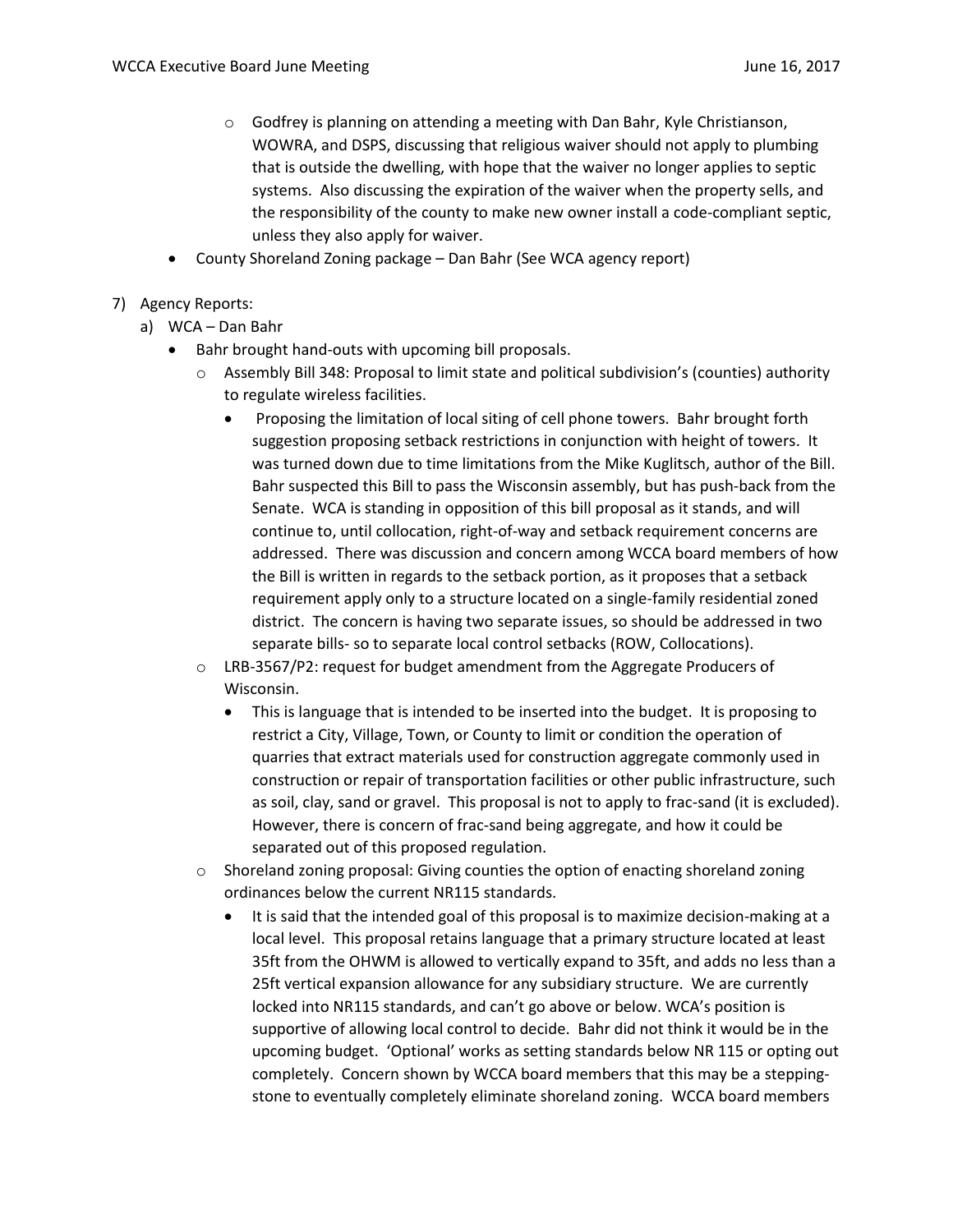are apprehensive that 'local control' being given is limited to only what is being proposed, not total local control. Also concern of Representative Adam Jarchow taking local control away by requiring counties to adopt NR115 requirements, now giving it back in a way that has limitations. Where is this going down the road? Bahr's concern is if WCCA opposes the Bill, Representative Jarchow will say we are in opposition of 'local control'; and that he is trying to give us local control but it is not being accepted, that we want higher standards, higher control. WCA supports the proposal because it is for 'local control'. Suggestion was made to oppose the proposal into the upcoming bill. Suggestion was made that being silent on this subject would be a good idea, but it was contended that it then looks like WCCA agrees with it. Bahr's recommendation is to not oppose the proposal, is at would be at odds with the parent association (WCA), and again, stressed that it would appear WCCA doesn't want local control. Bahr suggested county administrators remain customer-friendly, and be able to justify what is being done.

- b) DNR No report, not present.
- c) DATCP No report, not present.
- d) CLUE Lynn Markham- handouts; upcoming workshops:
	- June 29, 2017- Zoning Board of Adjustment & Appeals Workshop at La Crosse County Administrative Center in La Crosse, WI.
	- August 10, 2017- Workshop for Local Planning and Zoning Officials at Dodge County Administration Building in Juneau, WI.
- e) WWA No report, not present.
- f) DSPS Marquardt gave updates per Michelle Staff: she will attend August meeting if there is no mapping meeting same day; working on induction maps for upper Fox River; floodplain management workshops to be held in winter; cranberry model ordinance final revisions completed, almost ready to be released; will be attending fall conference.
- 8) Committee and Project Reports
	- a) Program/Conference Report: Scott Godfrey, Coordinator and Rob Schierman, 1st VP
		- Fall Conference Draft Agenda
			- o Schierman reported he will be working on the fall conference agenda; looking into Aldo Leopold Center tour on the first day of the conference. Marquardt reported that Michelle Staff, DNR, asked to have a spot on the agenda to talk about the 50% rule and fill in floodplains.
		- Spring Conference
			- $\circ$  Godfrey reported 28 responses for post-conference survey; mostly positive, with a few suggestions/comments: raising dues to contribute toward scholarship funds; advertise earlier for silent auction to gather more items; consolidation to one conference per year; slide-shows during wait times. Discussion took place on changing locations for spring conference from Stoney Creek, and is up for more discussion at the August meeting, but seemed to be favorable in staying at Stoney Creek.
	- b) Legislation/Education Committee Report: Dean Johnson, 2<sup>nd</sup> VP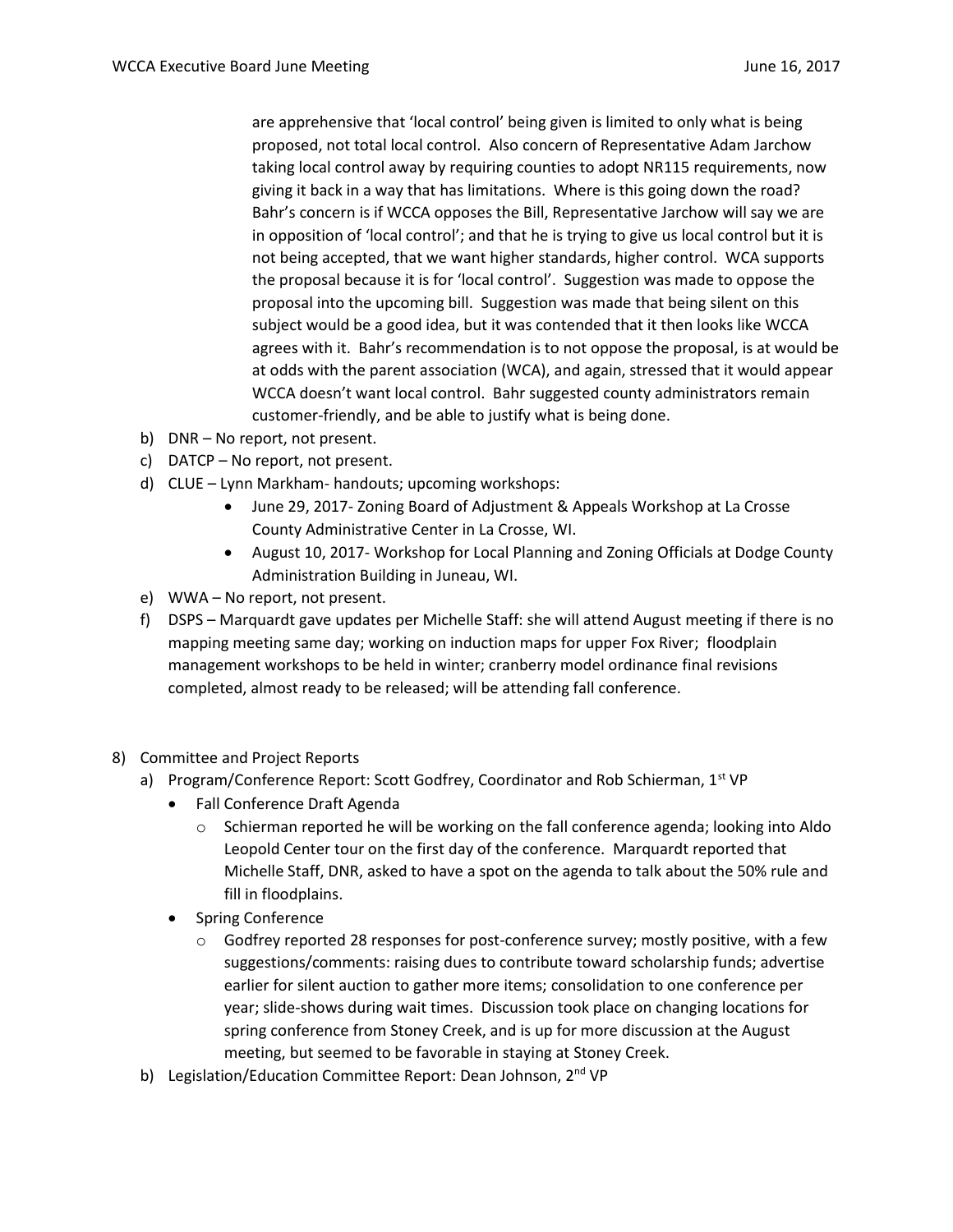- o AB-360 (Small business development) such as bake sales- no licenses needed, but problem area is grease interceptors in the home-shops. AB-370 Regulatory Licensing Reform- requires DSPS to establish and maintain an electronic self-certification registry that allows individuals certified by state-approved supporting organizations to apply to be able to use the title "state certified" in conjunction with their practice; SB-137- Buildings used for social events- should be going through. Exempts them from certain commercial building codes, but does not exempt them from local zoning codes. DJohnson reported he is watching the budget- seeing what's being put in. There was discussion on inconsistency of annual fees for non-metallic mining reclamation, and some counties are working together to try and be more consistent.
- c) Administrative Code Committee Report: Jeremy Johnson (Absent)
	- o Nothing reported.
- d) Nominating Committee: Jen Croonborg-Murphy, Chair
	- $\circ$  Croonborg-Murphy reported is trying to get names to bring forth at the fall conference. The main focus is looking for a nomination for  $2<sup>nd</sup>$  Vice President. Croonborg-Murphy asked that district rep's contact their area staff and ask if anyone has a nomination or is interested.
- e) Audit Committee: Dan Everson, Chair
	- o Nothing to report.
- f) Awards/Scholarships: CeCe Tesky, Chair (Absent)
	- $\circ$  Tesky (per Everson, message) is continuing to update directory with photos and information. Summer decoder coming soon; fall decoder: fall conference agenda needed by August 25<sup>th</sup>. Membership currently at 195; with 7 counties having no members. District rep's to contact the non-member counties within their districts. Marquardt requested that any upcoming retirements be e-mailed to her so she can order the awards for the fall conference.
- g) Shoreland/Wetland Zoning Committee Report: Terry Ochs, Chair
	- o Nothing to report.
- h) Outreach Committee Report: Scott Godfrey, Chair
	- o Nothing to report.
- i) Webpage/Decoder Coordinator Report: CeCe Tesky, Chair (Absent)
	- o (discussed above)
- j) DSPS/POWTS Committee Report: Chris Olson, Chair
	- Everson gave update that Olson couldn't attend; but gave report that there is an 'umbrella' issue with septic systems; losing tangible support from state staff, elimination of governance rules from politicians, and the lapsing procedural norms.
- k) District Reports
	- **•** Central District

-Brewbaker reported that he presented scholarship award to one of the scholarship winners (Amherst HS) at their awards ceremony in May.

• Southeast District

-New executive board member in district: Secretary/Treasurer, Heather Marquardt.

 Northeast District -JJohnson not present, no report.